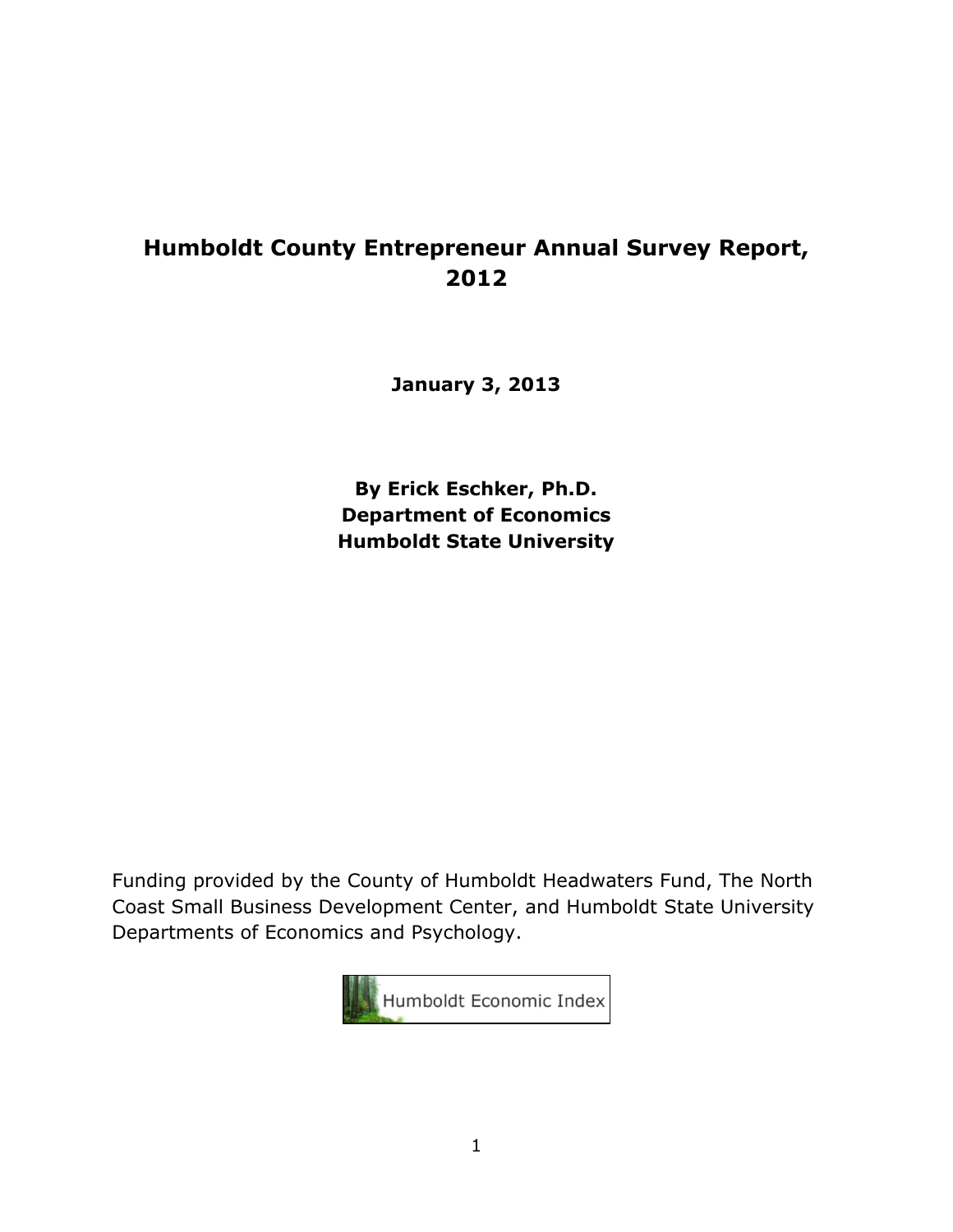# **HUMBOLDT STATE UNIVERSITY**

# <span id="page-1-0"></span>**Investigators**

Erick Eschker, Phd. Professor of Economics and Director, Humboldt Economic Index

Gregg Gold, PhD. Professor of Psychology

Erica Blake BA in Economics from Humboldt State University

Erik Federas Psychology Masters student at Humboldt State University

Esperanza Alcazar Psychology Masters student at Humboldt State University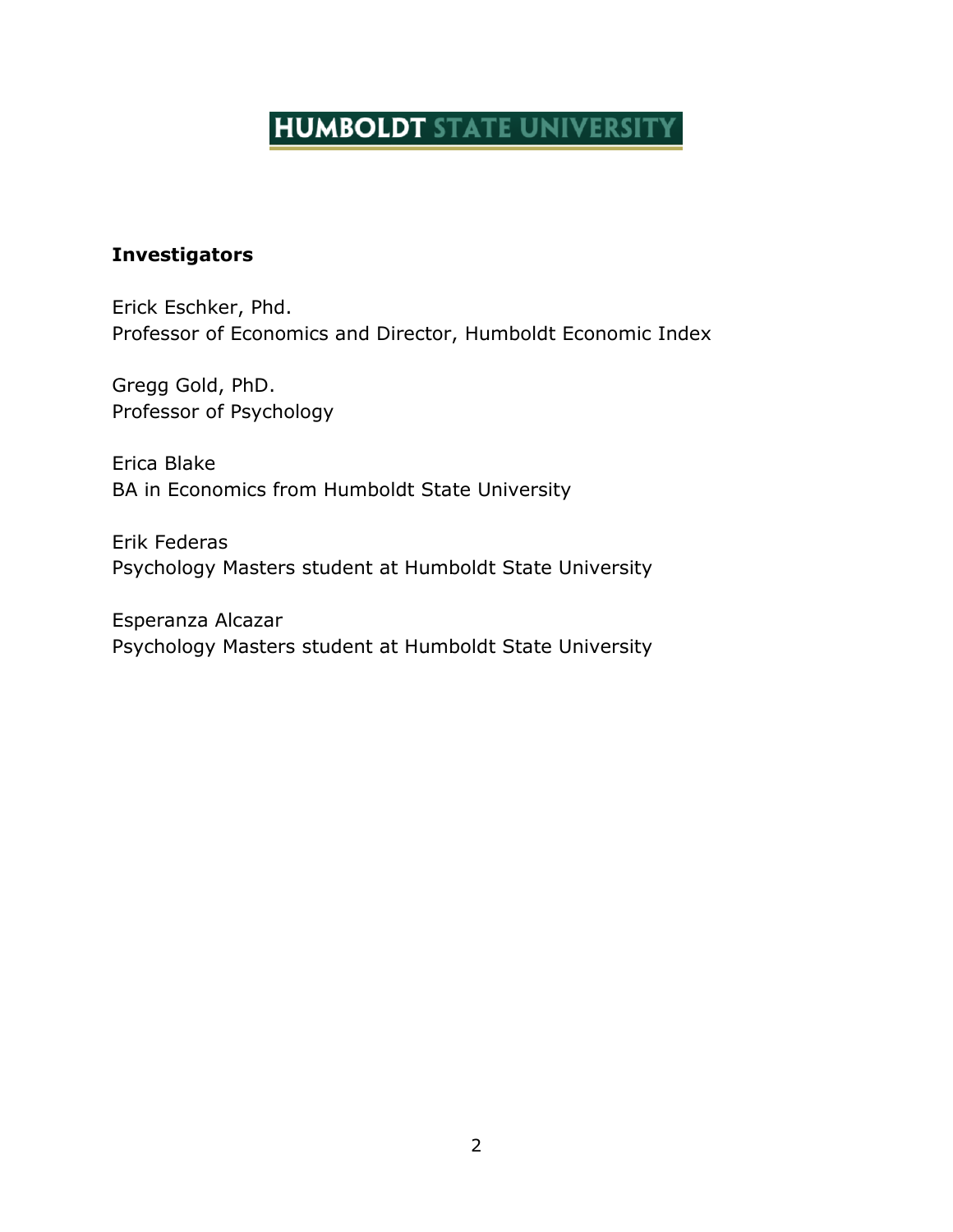# <span id="page-2-0"></span>**Acknowledgements**

This project was generously funded by the County of Humboldt Headwaters Fund, The North Coast Small Business Development Center, and Humboldt State University Departments of Economics and Psychology. Dawn Elsbree, Headwaters Fund Coordinator and Michael Kraft, Executive Director of NCSBDC provided valuable assistance on the project. I appreciate the helpful suggestions from the Headwaters Board and other community members as we drafted the survey and prepared the report.

Dr. Gregg Gold designed the survey methodology and organized the student surveyors. Those students were Erica Blake, Erik Federas, and Esperanza Alcazar. These students also inputted the data and Erica Blake drafted the survey instrument.

The funding for the initial 2011 survey was provided by The Humboldt County Workforce Investment Board. We are especially grateful to Jacqueline Debets, Executive Director, for her support and feedback for this year's survey. We would also like to thank Jan Mueller from the Department of Economics and Val Arizzi in the Department of Psychology for their assistance with the project and the staff at the HSU Sponsored Programs Foundation for their help.

Finally, we give many thanks to the local entrepreneurs who were willing to confidentially share their sensitive business information. Without their continued willingness to share data, this project would not have been possible.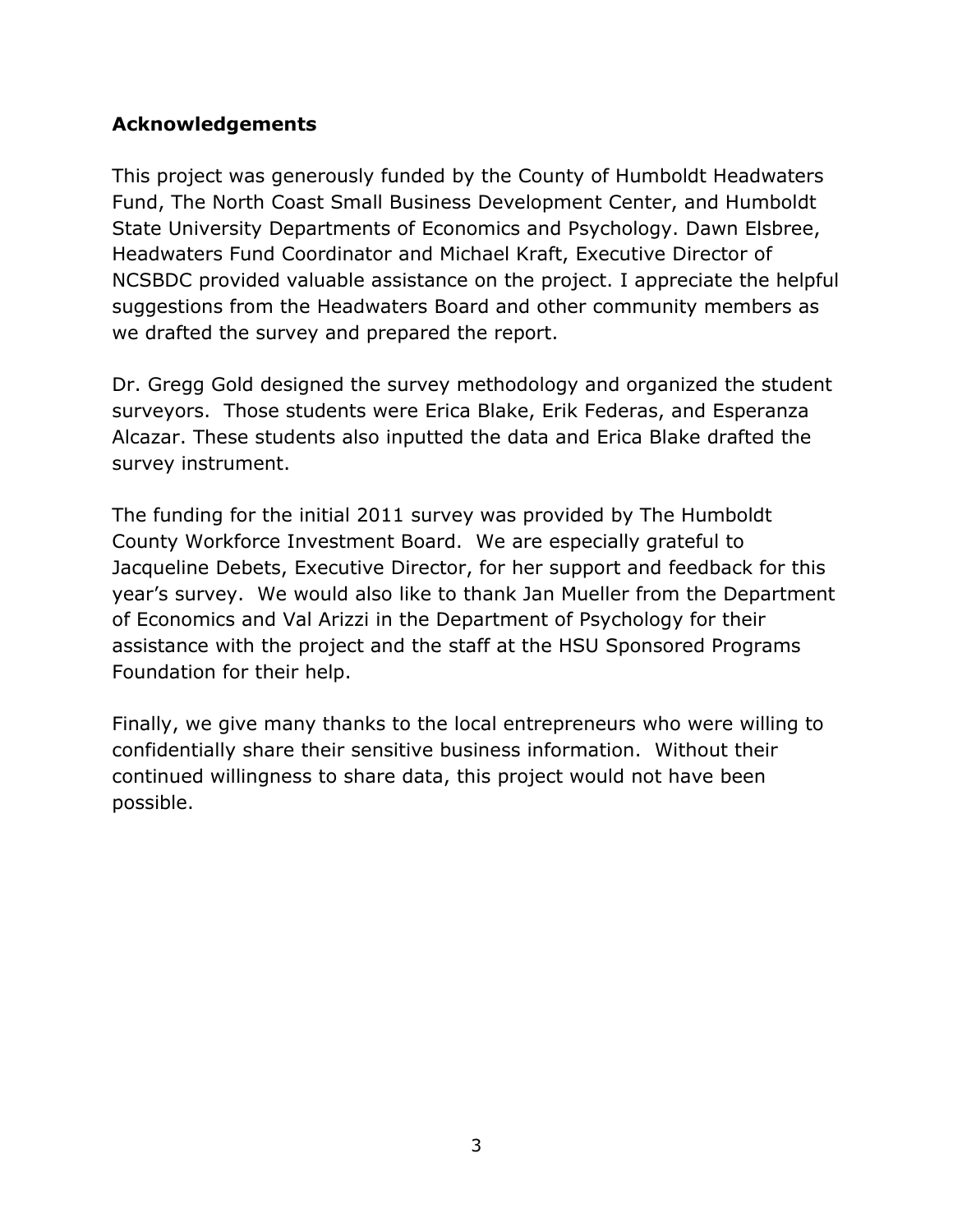# <span id="page-3-0"></span>**Table of Contents**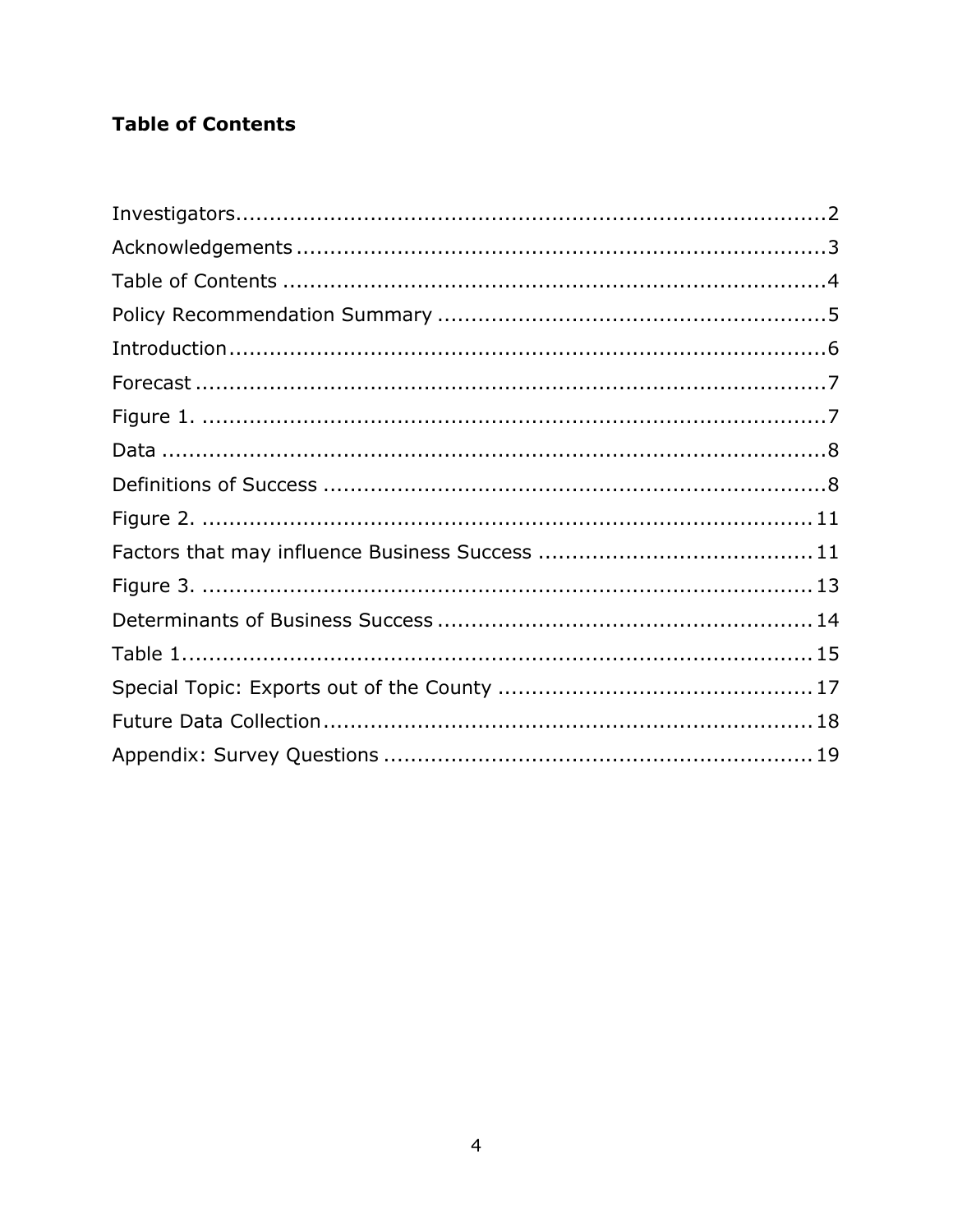# <span id="page-4-0"></span>**Policy Recommendation Summary**

The purpose of this on-going survey is to provide useful advice to business development agencies that help entrepreneurs. We statistically identify which factors are associated with business success rather than simply asking business owners what they think leads to success.

Based on our sample, we find that previous business owners, rather than those without experience, are more successful. Agencies trying to maximize business success should target experienced owners and facilitate transfers of the knowledge and experience from seasoned to new business owners. Business licensing aid may be particularly helpful to new businesses and should be a focus of development agencies. While licensing help does not appear to increase the chance of turning a profit in early years, licensing help is positively correlated with remaining open.

Advertising and marketing assistance seems to be associated with successful businesses, and this is also a big concern to new businesses. Helping firms market their product may help new firms. Development agencies should also focus on helping to fund new businesses and to help entrepreneurs manage their time better.

It may not be worth much effort for business development agencies to help new firms write a business plan or to encourage firms to export out of the county. These factors do not appear to be associated with the success of new firms.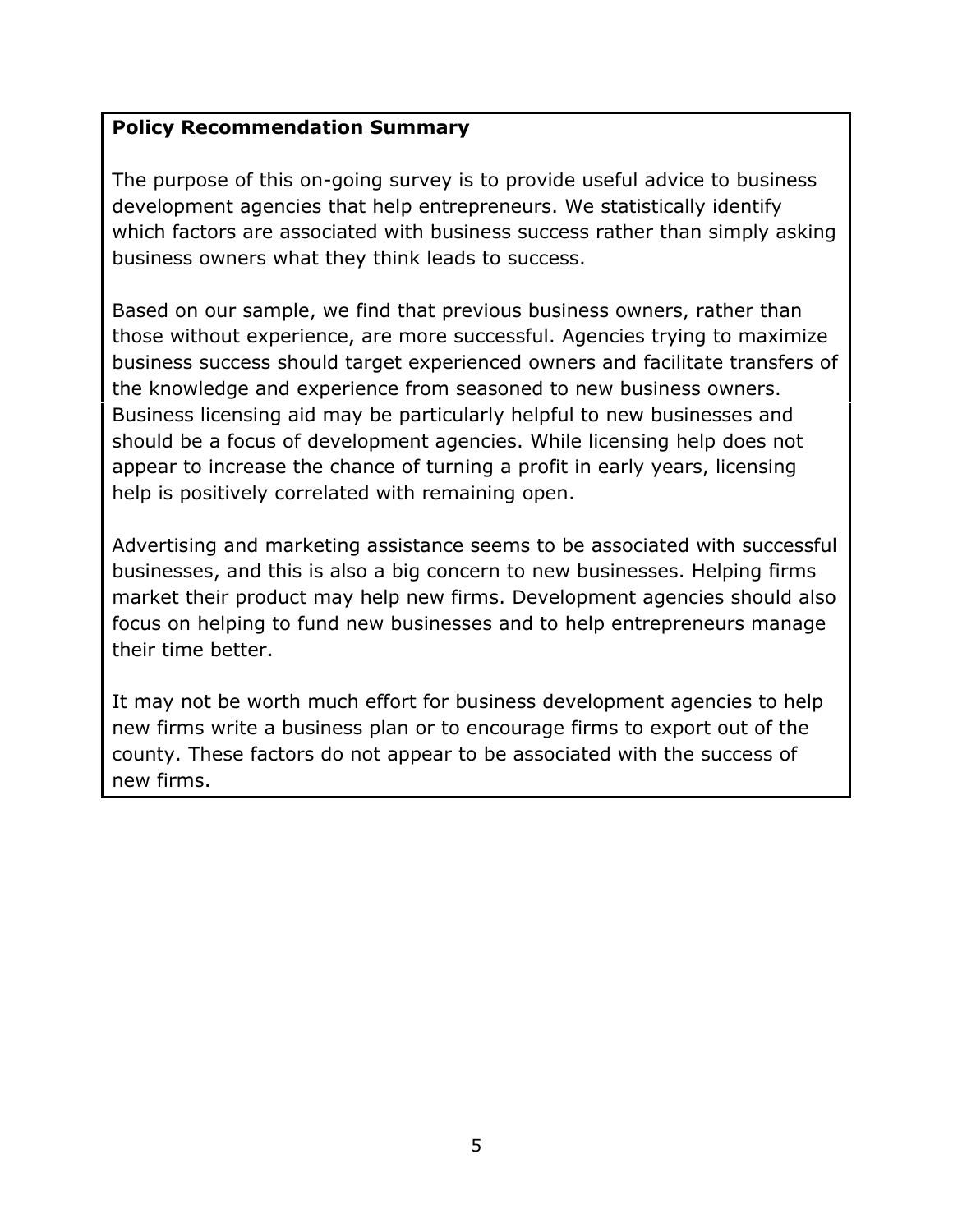# <span id="page-5-0"></span>**Introduction**

This 2012 report is the second from the Humboldt County Entrepreneur Annual Survey that was started in 2011. For a detailed description of the initial survey construction and characteristics of new businesses and entrepreneurs in Humboldt County, see the 2011 report "Humboldt County Entrepreneur Annual Survey: Identifying Key Determinants of Small Business Success." That report also references relevant literature on entrepreneurism.

The purpose of this on-going survey is to identify characteristics associated with successful new businesses in Humboldt County and to provide helpful guidance to business owners, economic development agencies, and policy makers.

The initial 2011 report was finished in the summer of 2011 and preliminary findings were presented at The Redwood Region Economic Summit at Humboldt State University on June 10. We received feedback at the summit and from others both on and off campus including Dawn Elsbree and Board members of the Headwaters Fund Board, Maggie Gainer, Michael Kraft of North Coast Small Business Development Center, and Jacqueline Debets of the Humboldt Workforce Investment Board.

The 2012 survey was much shorter than the 2011 survey because we did not need to collect information that hadn't changed, such as owner demographic data and initial start-up conditions of the business. The appendix contains a sample survey.

In what follows, we first present a forecast from business owners. Next, we describe the data and methodology. We then give multiple definitions of business success and suggest various factors that may influence business success. Next, we determine which factors are statistically correlated with business success. Finally, we take a special look at firms that have sales outside of the county.

We hope that we will be able to continue the survey in 2013 and beyond. Tracking the same cohort over time will yield a rich data set that will help us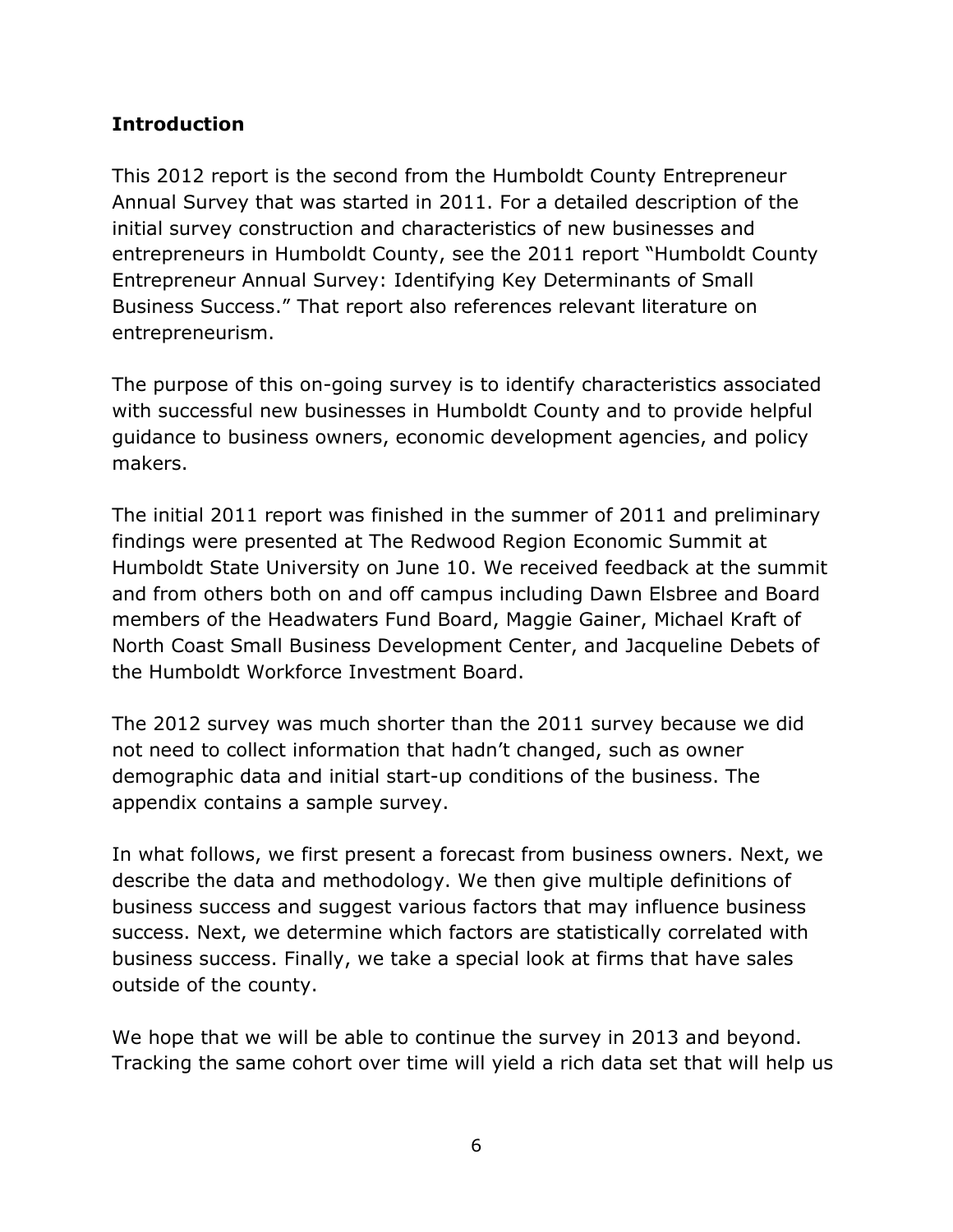better understand the determinants of entrepreneurial success in Humboldt County.

# <span id="page-6-0"></span>**Forecast**

We asked owners "Do you think that six months from now general business conditions will be better for you than they are now, about the same, or worse?" Of the 131 people who responded, only 9 thought that conditions would be worse. The remaining were split exactly evenly between those who thought conditions would be better and those who thought conditions would remain the same. Given these responses, we characterize the short-run outlook for future economic conditions in Humboldt County as being somewhat favorable.

# <span id="page-6-1"></span>**Figure 1.**

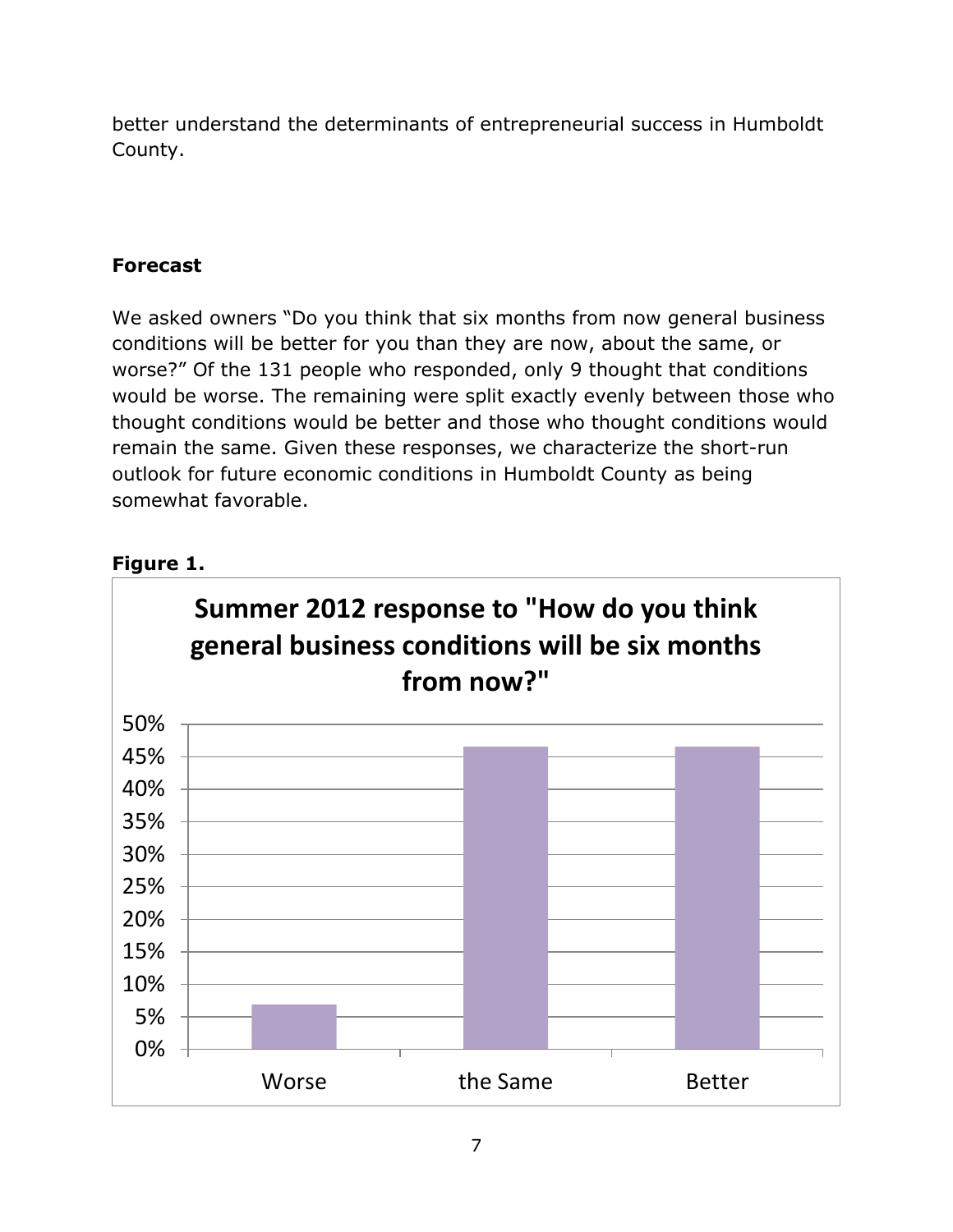#### <span id="page-7-0"></span>**Data**

We track the cohort of new businesses that started between 2008 and 2011 in Humboldt County. We call this the "2010 Cohort" of businesses. Our initial list of businesses was those that filed a fictitious business name with the Humboldt County Recorder in 2010. However, not all businesses that filed in 2010 were started in 2010. Some business owners delayed filing a FBN until after creating their business and some records were renewed FBNs that had expired for businesses started many years earlier. Additionally, we included firms that said they began operation in the first quarter of 2011 even though they filed a FBN in 2010. We had 159 survey responses from this new business cohort in the 2011 survey sample and 83 in 2012. Thus, we had a very good repeat response rate of 52 percent from 2011 to 2012.

In late spring and summer of 2012 we sent out a survey to the businesses that had returned completed surveys in 2011. We included a small monetary enticement in each envelope to increase the response rate at a lower cost than paying for the time it would take student assistants to conduct inperson interviews. Each business was sent an envelope containing a cover letter explaining the research project and intended use of results, a survey, a self-addressed and stamped envelope, as well as the \$2 monetary compensation. We requested return address service from the Post Office, which meant that any undeliverable letters were returned to us and efforts were made to find a correct address. After waiting a short period from the initial mailing, businesses that we had not received a return envelope from were sent a second envelope with all the same items as the first except for the monetary compensation.

# <span id="page-7-1"></span>**Definitions of Success**

We define business success five ways. First, did the business continue to exist in 2012? Second, did the business have a positive profit? Third, did the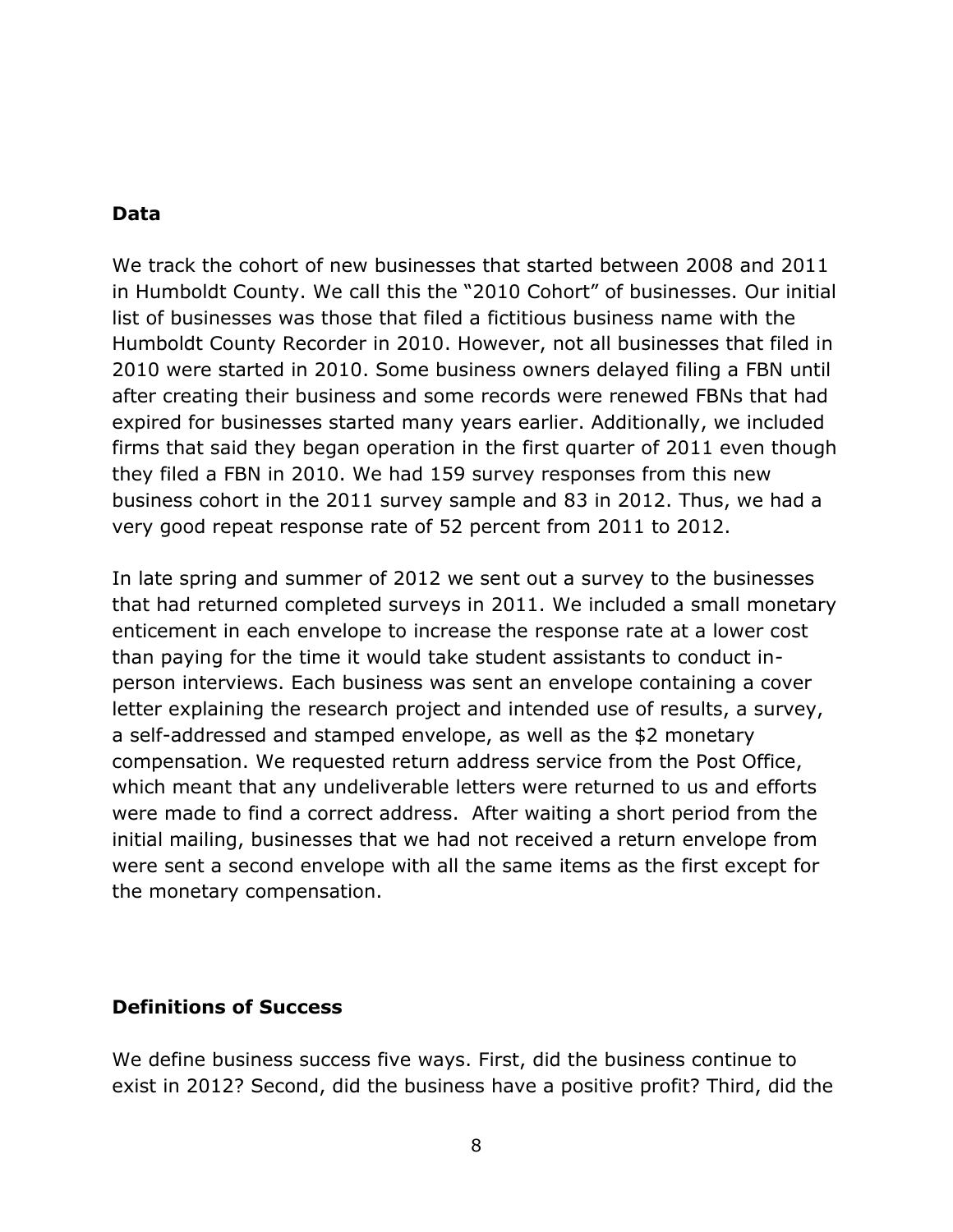business hire more employees? Fourth, did the business open another branch or expand its facilities? And fifth, did the business report growth. Successful businesses may answer yes to one or more of these questions.

# Remained Open for Business

Eleven businesses reported closing from 2011 to 2012 and two replied that they planned to close the business soon. Two other owners said that the business had been put on hold. Among reasons given by the closed businesses, one cited a job opportunity, one responded with death of owner, two cited family issues, and two retired. Two indicated burdensome governmental regulation. Only two responded that the economy was poor or that they couldn't earn a profit.

The thirteen firms that closed or planned to be closed are about 16 percent of the firms that responded in 2012 and are about 8 percent of the initial 159 firms that responded in 2011. Of course, we expect that some businesses who responded in 2011 probably closed and did not reply to our survey, so the 8 percent likely understates the degree of business failing. In other words, about one in twelve new firms from 2010 closed or are closing within two years, and the actual fraction is probably greater.

#### Made a Profit

Fifty-five percent, or 46, of our eighty-three 2010 Cohort businesses answered "yes" to the question "Did your business make a profit last year?" Last year, 54 or thirty-three percent of the 159 businesses that responded replied "yes". This apparent increase profitability is encouraging. However, we caution that the increase in the percent may be due to less-profitable firms going out of business or not responding to our survey.

#### Hired more employees

Fourteen, or 17 percent, of firms in our 2010 Cohort reported increasing the number of employees. Among firms that increased employees, the range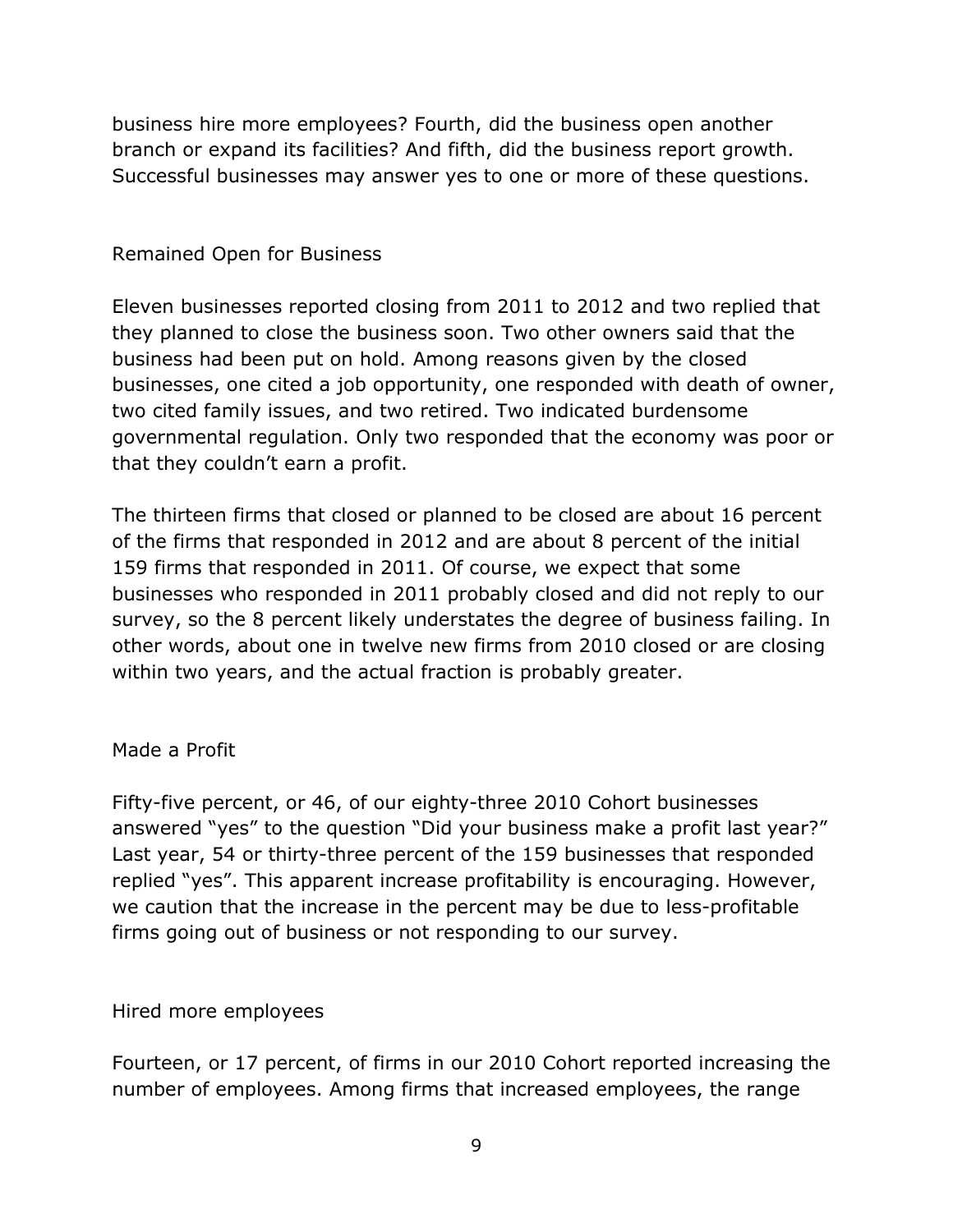was 1 to 4 workers added and the median was 1. Among all firms, the range was -2 to 4 with a median change of 0.

# Expanded facilities

Ten, or 12 percent, of the 2010 Cohort reported opening a new branch or store or expanding its facilities over the last year.

# Experienced Growth

We also asked the more general "Has your business grown or declined over the last year?" and 54 of the 83 owners, or 65 percent, indicated growth. We did not define business "growth" for this question, and it was meant to get an overall idea of whether or not owners though business activity, such as revenue, clients, or sales, was picking up.

The percent of businesses that experienced success in 2012 according to each of our five measures is presented in the figure below.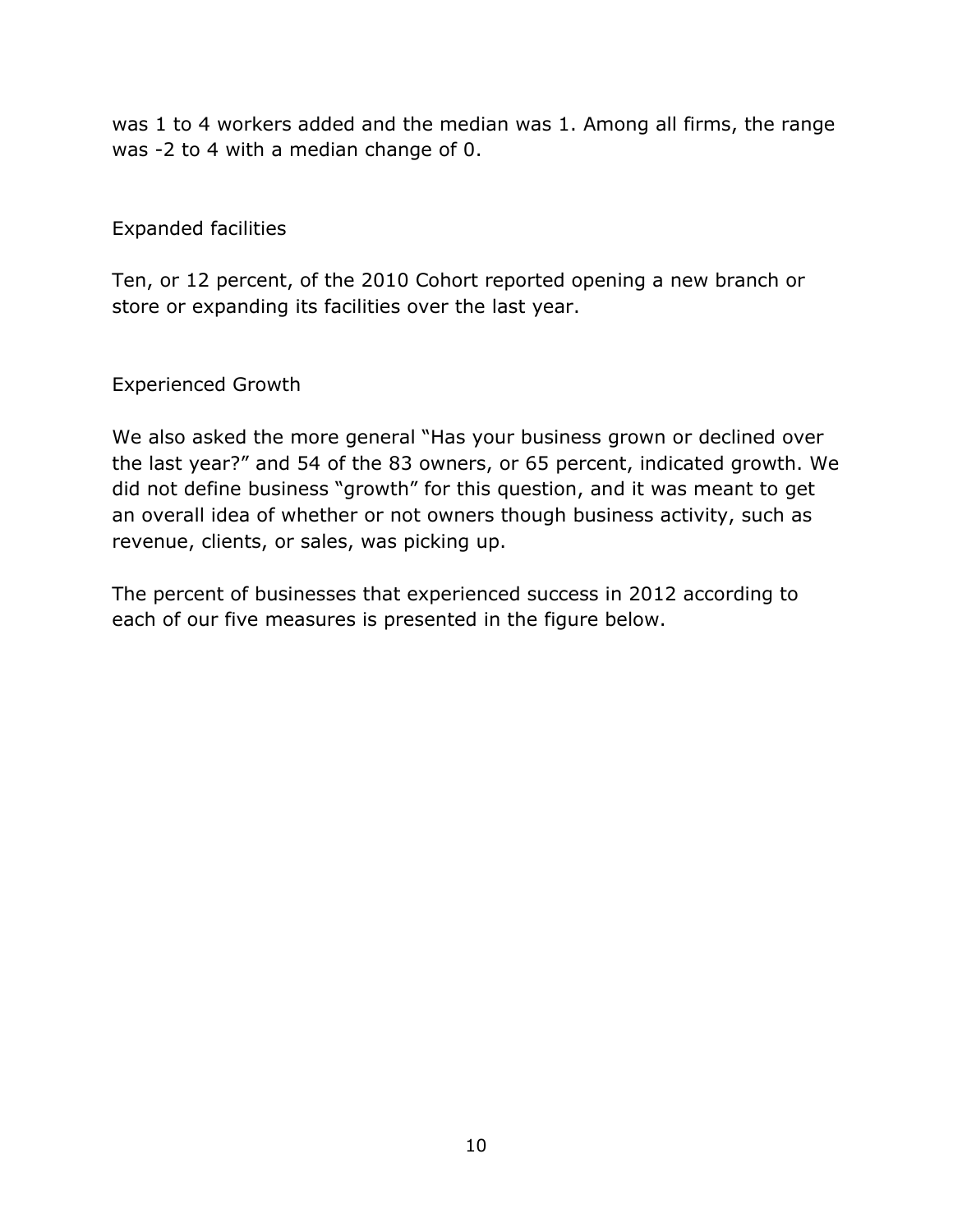<span id="page-10-0"></span>



To summarize our measures of business success, it appears that most firms survived from 2011 to 2012, but a number of firms did not reply to our survey which makes it difficult to say how many with confidence. Slightly over half of firms that responded made a profit over the last year and enjoyed business growth. A much smaller percent of firms hired more employees or opened a new branch or expanded facilities over the past year.

# <span id="page-10-1"></span>**Factors that may influence Business Success**

We next ask which factors are correlated with business success? The goal is to pinpoint specific characteristics or actions that businesses and business development agencies can take to improve chances of success. Of course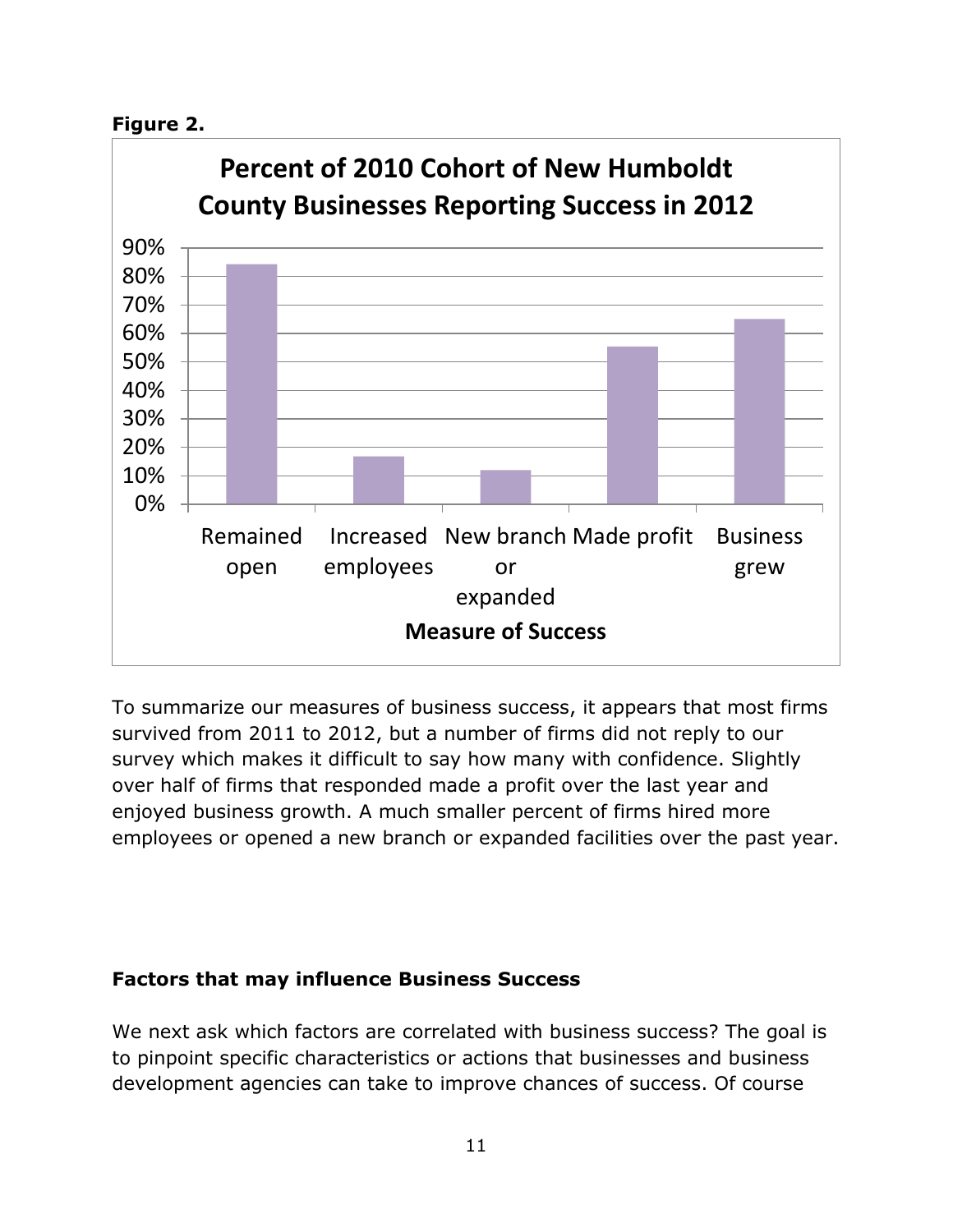correlation does not imply causation, which means that we cannot be sure that a factor that is associated with business success will lead to business success. For example, time challenges may lead to poor decisions and less business success, but less successful firms may demand more time from the owner who is trying to turn things around. Despite this familiar caveat, we take the important first step of determining whether there are significant differences between successful and unsuccessful businesses.

We must also caution that the results below are from our survey of Humboldt County entrepreneurs that started a business in 2010. The results are also based on the first few years of our businesses and during recovery from a very large recession. We cannot say for sure, therefore, that these results will hold generally or that they will continue to hold for these businesses in the future. That is why continuing this survey and collecting a long time span of data is very important.

We chose our factors so that our results could be most useful to economic development agencies that are trying to identify the characteristics of successful businesses and trying to decide which development assistance is most helpful. Recall that these businesses were started around 2010 and so are in their second year of existence as of this survey.

The factors we consider are whether the owner or firm:

1) owned a previous business (2011 survey question #2),

2) had a business plan to start the business (2011 survey question #6),

3) is a member of a business networking group in 2012 (2011 survey question  $#15$ ),

4) advertised at start-up (2011 survey question #19),

5) had no customers outside of Humboldt County in 2012 (2011 survey question #29),

6) received marketing assistance at start-up (2011 survey question #17),

7) received business plan writing assistance at start-up (2011 survey question #17),

8) received licensing assistance at start-up (2011 survey question #17),

9) reported funding challenges at start-up (2011 survey question #31),

10) reported time management challenges at start-up (2011 survey question #31), or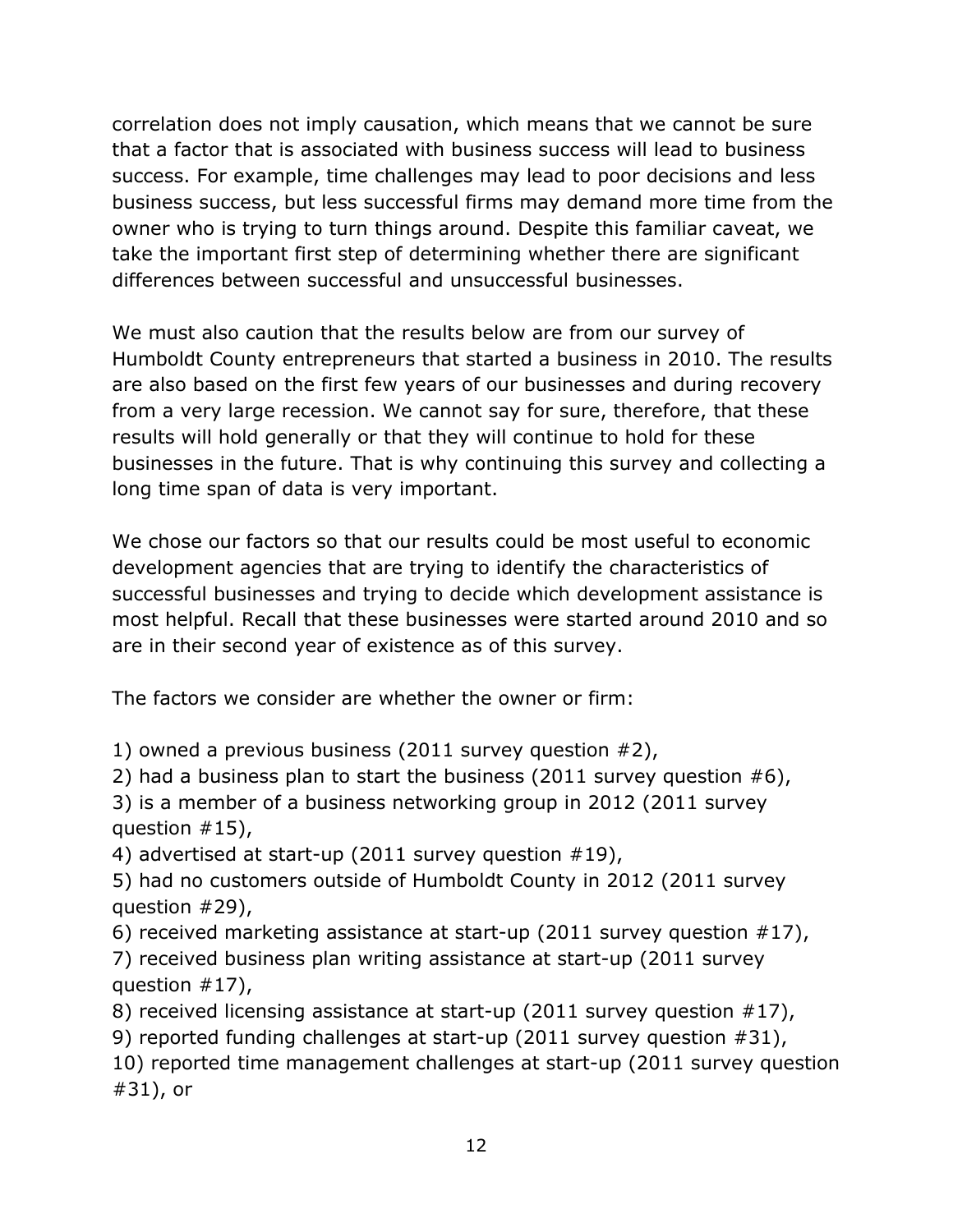11) reported marketing challenges at start-up (2011 survey question #31).

The first six are characteristics of the firm or owner. The next three are types of assistance that the firm received from business development organizations in the first year. We choose these three since they are the most often reported form of assistance, and therefore will generate enough observations to perform statistical significance tests. The same is true for the last factors, which are the top three challenges that businesses reported in starting their business. The percent of each firm in our survey with these characteristics is shown in the figure below.



#### <span id="page-12-0"></span>**Figure 3.**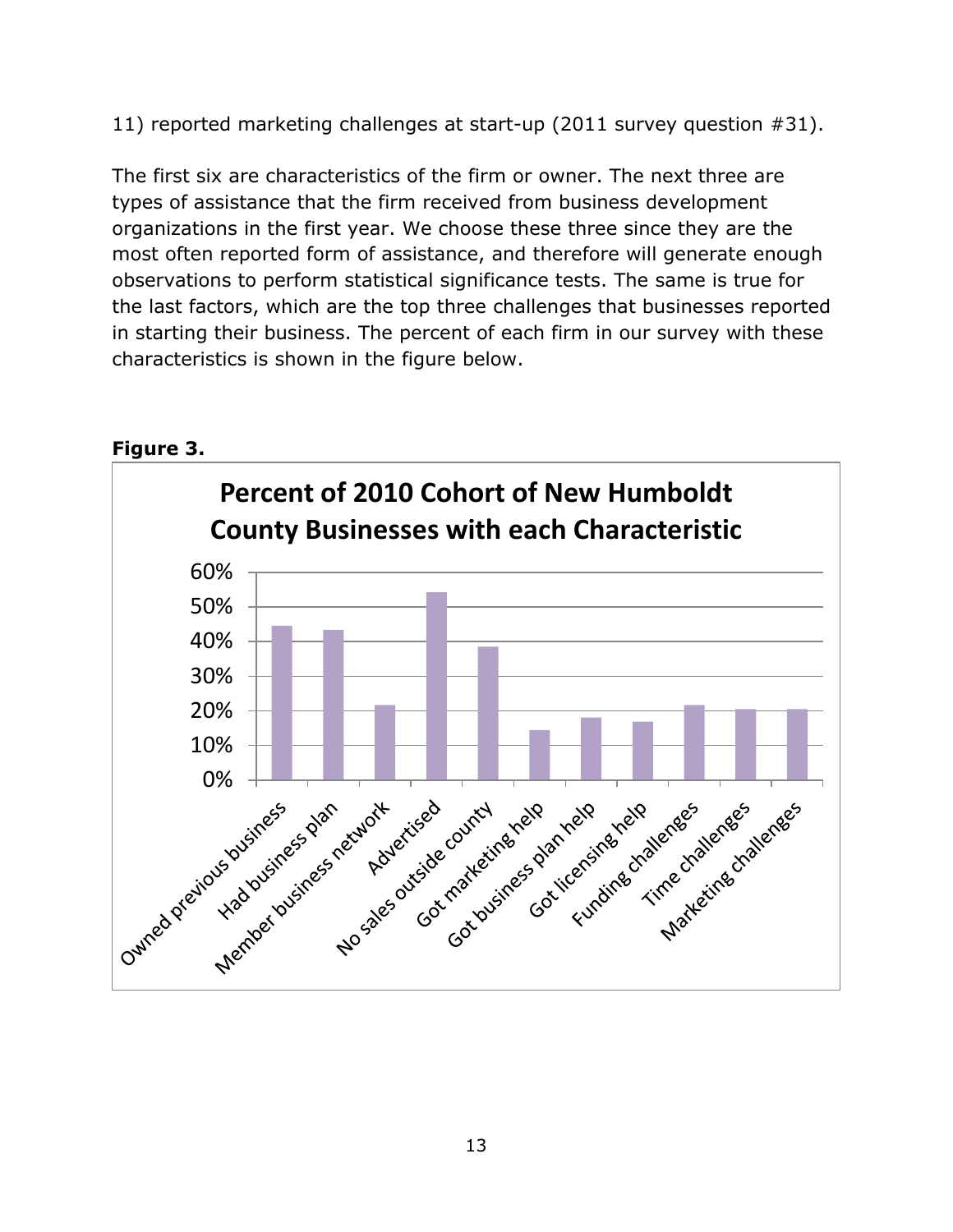#### <span id="page-13-0"></span>**Determinants of Business Success**

We calculate the Phi coefficient of association for these measures of success and determining factors. Our measures of business success and explanatory factors are binary variables that take the value of either yes or no. The Phi coefficient is the same as the Pearson Correlation coefficient in the 2x2 case, which we calculate using Excel 2010. A "+" coefficient indicates a positive relationship between the measure and the factor, while a "-" coefficient indicates a negative relationship. For example, having previously owned a business is positively correlated with being profitable in 2012.

We then perform a Chi-squared test to determine whether the observed number of firms when measured along two dimensions and in each of the four categories is equal to the expected number of firms. The table below reports the p-values for our measures of business success and the possible explanatory factors. A p-value under 0.10 indicates a statistically significant difference between expected and observed values at the ten percent level. These are bolded in the table below. The more common five percent significance level is given by a p-value under 0.05. These too are bolded. For example, if we look jointly at whether the firm made a profit in 2012 and whether the owner had a previous business, there are four possibilities. The firm can be profitable and the owner can either have a previous business or not, and the firm cannot be profitable and the owner can either have a previous business or not. The p-value is 0.06, which means that given our assumptions, only six percent of the time would we expect to see the observed positive correlation between previous experience and turning a profit.

Both the direction of correlation and being statistically significant are important. For example, having owned a previous business is positively correlated with being profitable, and this result is statistically significant with a p-value of 0.06. Thus we can say with confidence that having previous business experience tends to be associated with running a profit. On the other hand, having a business plan is negatively correlated with being profitable. But since the p-value is greater than 0.10 and this result is not statistically significant, we have no confidence that there is any correlation at all between having a business plan and being profitable. Our discussion therefore focuses on the bolded factors below.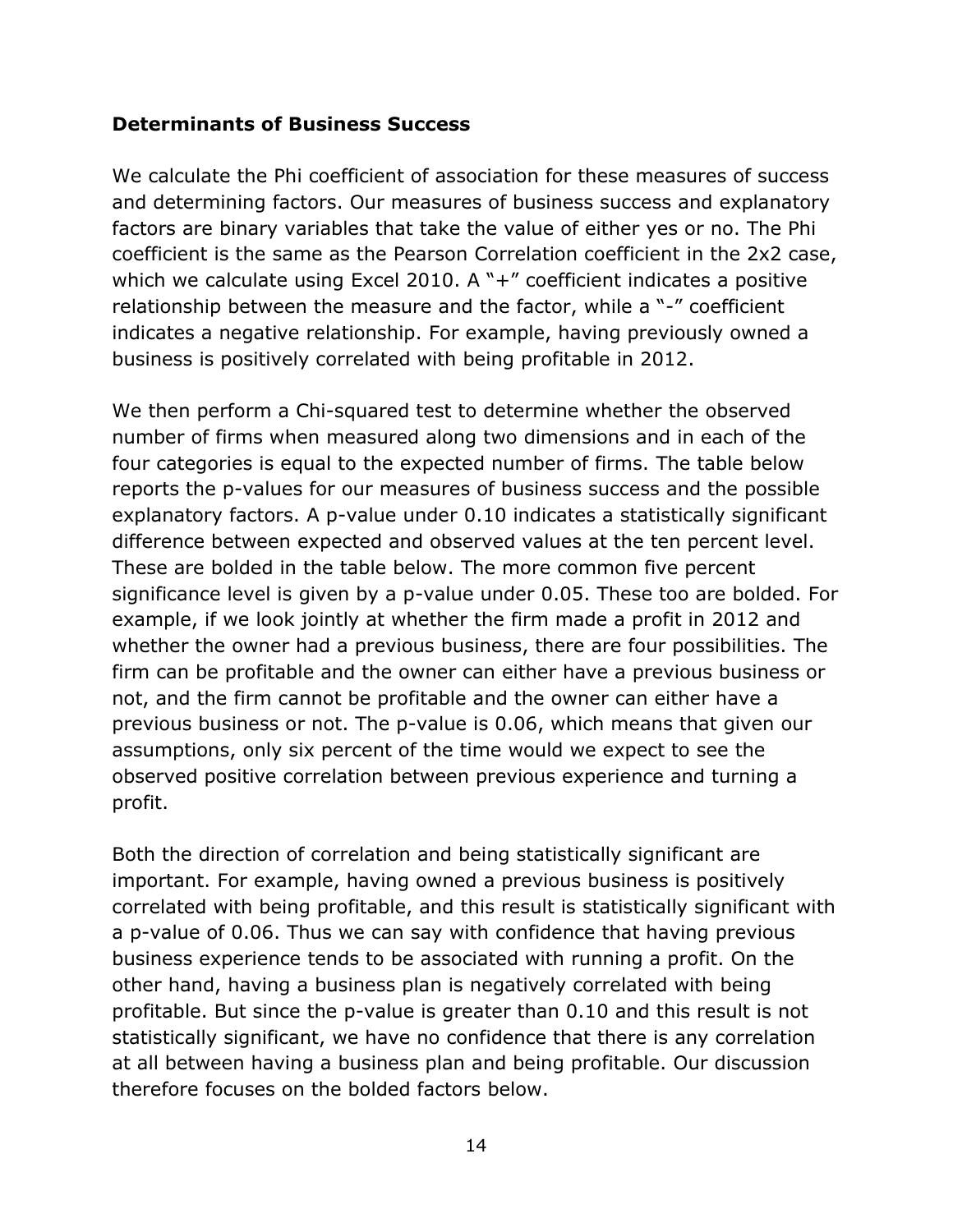# <span id="page-14-0"></span>**Table 1. Phi Coefficient Sign and Chi-squared Test p-values, N=83**

|                                 | Profit<br>in | <b>Employees</b><br>2011-12? | Open in<br>2012? | Expanded<br>2011-12? |
|---------------------------------|--------------|------------------------------|------------------|----------------------|
|                                 | 2012?        |                              |                  |                      |
| Previously owned a business?    | ÷.           | $\ddot{}$                    | $+$              | $\ddot{}$            |
|                                 | 0.06         | 0.02                         | 0.67             | 0.08                 |
| Had business plan?              |              |                              | $+$              |                      |
|                                 | 0.53         | 0.95                         | 0.77             | 0.88                 |
| Member of business              | $+$          | $+$                          | $+$              |                      |
| networking groups in 2012?      | 0.74         | 0.30                         | 0.88             | 0.52                 |
| Advertised at start-up?         | $+$          | $+$                          | $\ddagger$       | $+$                  |
|                                 | 0.74         | 0.17                         | 0.02             | 0.31                 |
| No sales outside of county in   |              |                              | $+$              |                      |
| 2012?                           | 0.43         | 0.40                         | 0.53             | 0.20                 |
|                                 |              |                              |                  |                      |
| Received marketing assistance   | $+$          | $+$                          | $+$              | $+$                  |
| at start-up?                    | 0.04         | 0.42                         | 0.45             | 0.60                 |
|                                 |              |                              |                  |                      |
| Received business plan writing  | $+$          | $+$                          | $+$              | $+$                  |
| assistance at start-up?         | 0.33         | 0.72                         | 0.78             | 0.30                 |
|                                 |              |                              |                  |                      |
| Received licensing assistance   |              | $\overline{\phantom{0}}$     | $+$              |                      |
| at start-up?                    | 0.03         | 0.29                         | 0.08             | 0.13                 |
|                                 |              |                              |                  |                      |
| Faced funding challenges at     |              | $+$                          |                  |                      |
| start-up?                       | 0.60         | 0.49                         | 0.39             | 0.08                 |
|                                 |              |                              |                  |                      |
| Faced time challenges at start- | $+$          |                              |                  |                      |
| up?                             | 0.75         | 0.53                         | 0.08             | 0.97                 |
|                                 |              |                              |                  |                      |
| Faced marketing challenges at   |              |                              | $+$              |                      |
| start-up?                       | 0.19         | 0.17                         | 0.62             | 0.38                 |

This table shows the direction of correlation and p-values for measures of business success and possible determinants of success from businesses that started around 2010. Statistically significant correlations at the 10 percent level are indicated in bold.

Source: Humboldt County Entrepreneur Survey.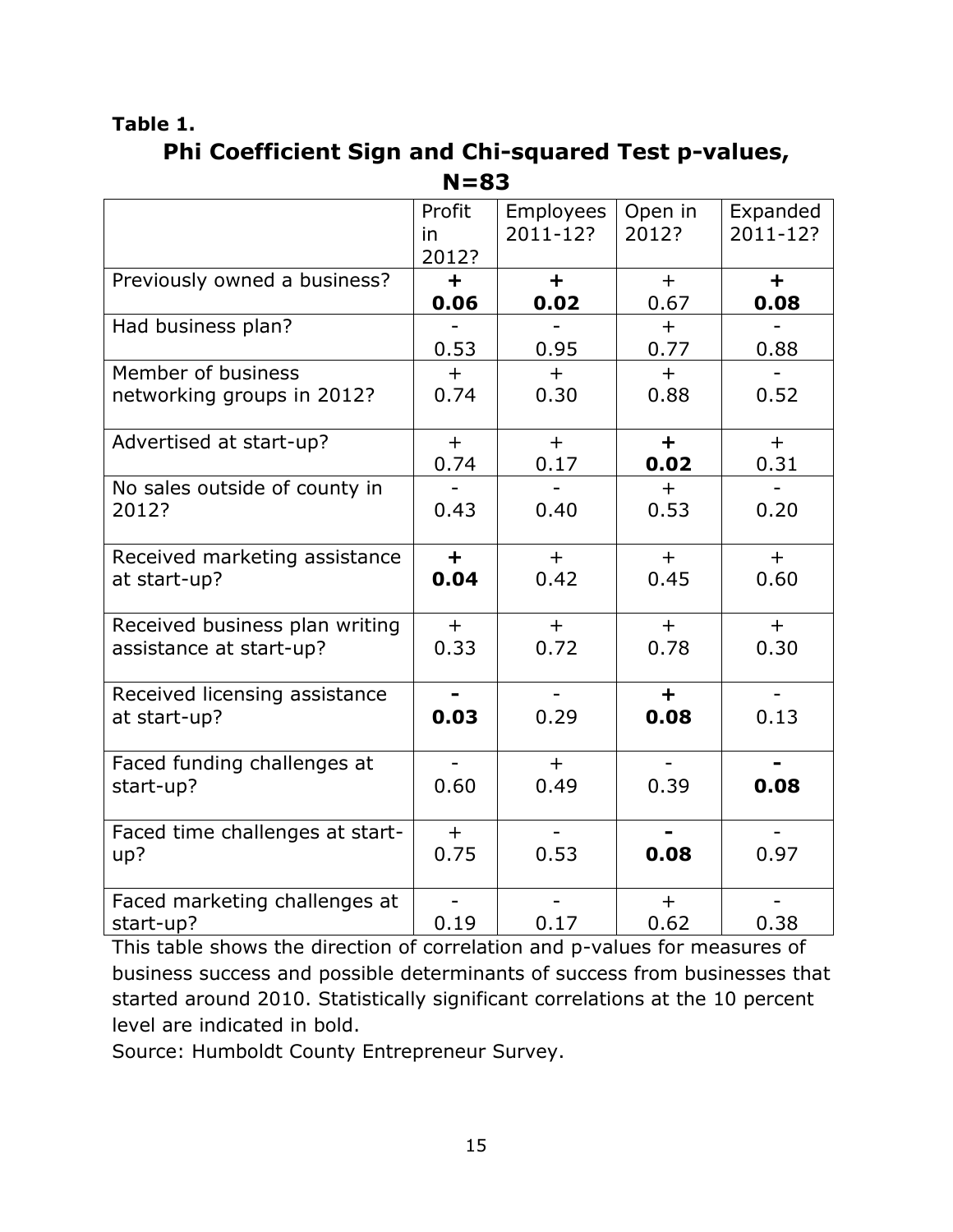The table above shows that six factors are associated with greater business success. Two of the six are statistically associated with more than one measure, while four of the six find association with only one measure of business success.

An owner who owned a previous business is positively correlated with three of the four measures of business success. Those three are profitability, increased number of employees, and facility expansion. This does not necessarily mean that having previous experience *leads to* more business success, as noted earlier. But if this interpretation is true, then less experienced entrepreneurs may wish to partner with those who have gone through the process of starting a business already. This may improve the odds of success. Economic development agencies can focus efforts on sharing business advice with new entrepreneurs or perhaps pairing new entrepreneurs with experienced mentors. In fact, 10 of the 83 firms in our sample, or 12 percent, reported in 2011 that the biggest challenge to their new business was obtaining advice about their industry.

Business licensing results were mixed. Entrepreneurs that received business licensing assistance at start-up were *less* likely to be profitable in 2012. However, they were more likely to still be open in 2012. This finding may be because firms that require more licensing help may take longer to become profitable. Economic development agencies may provide valuable assistance for firms by helping to understand and complete the licensing process.

Firms that advertised at start-up were more likely to still be open by 2012. Firms that received marketing assistance at start-up were more likely to have a positive profit in 2012. Firms that faced funding challenges at start up were less likely to still be open by 2012. Finally, firms that had time challenges at start-up were less likely to still be open by 2012.

The other five factors were not significantly correlated with any of our measures of business success. Thus business development agencies may wish to cut back resources devoted to writing a business plan or helping firms export out of the county. Being a member of business network group also is not associated with business success. In last year's report, however, we found evidence that networking is associated with success.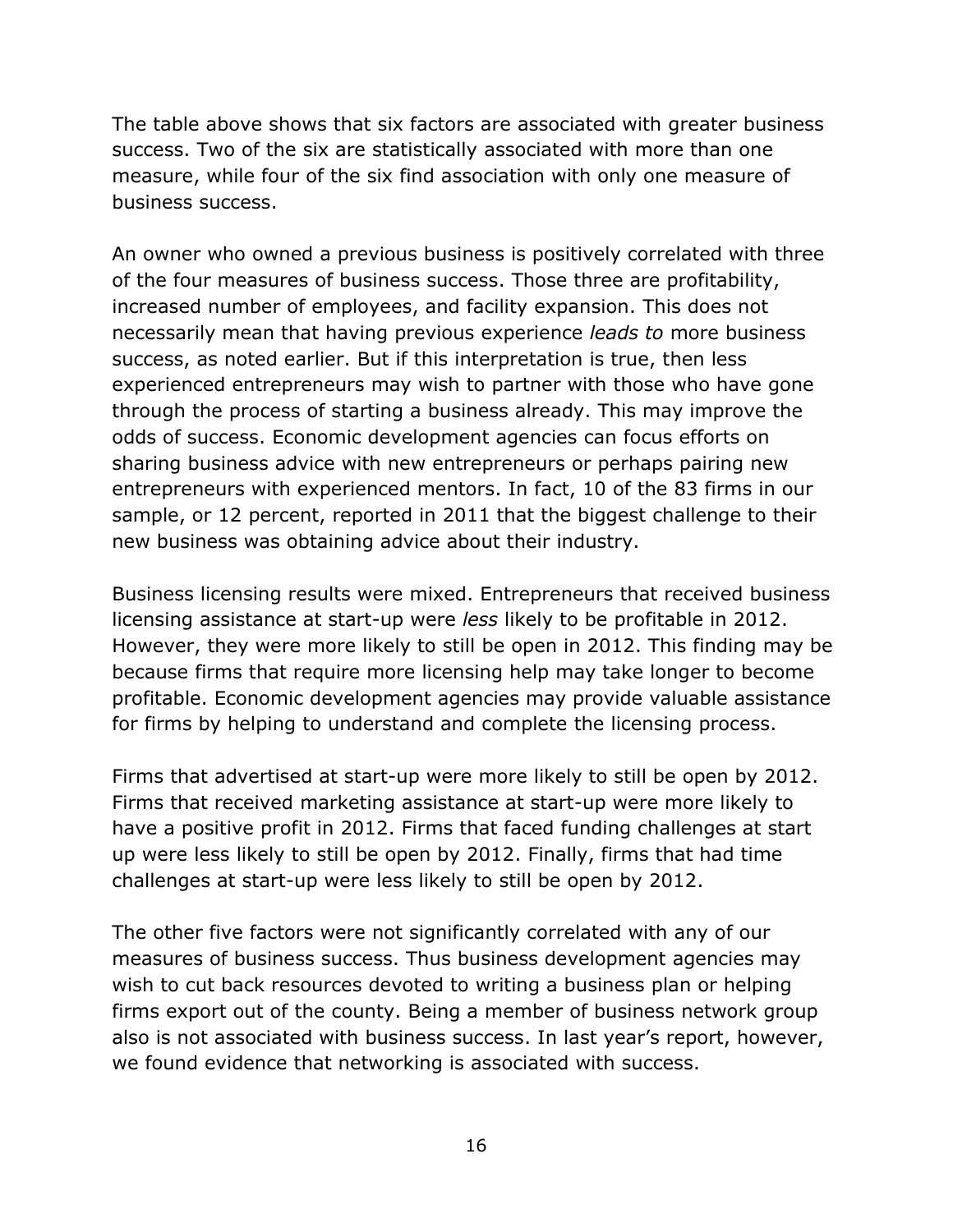One important question is which local business development organizations provide helpful assistance? Owners were asked in 2011 to list specific organizations that they had gone to for business help. Responses covered a variety of local organizations. However, only one organization was large enough to statistically determine if it affected success, and we found that it did not have any noticeable positive or negative effect on business success. We choose not to report the name of that organization.

We considered our fifth measure of success, whether or not firms reported "growth", but none of our explanatory factors were significantly correlated with growth. The closest was advertising in 2011, with a p-value of 0.12. Recall that this definition of success was not pre-defined for the respondent, and it is possible that owners had different concepts in mind when answering this question. This may lead to no strong statistical correlation between our explanatory factors and this measure of success.

# <span id="page-16-0"></span>**Special Topic: Exports out of the County**

Demand for goods produced by the county can come from outside of the county. Trade is a key engine of growth, and local businesses that sell to those outside of the county are an important part of trade. Forty-four percent, or 32 of businesses that responded, have no sales outside of the county. Eighteen percent have less than 10 percent of their sales outside of the county while 14 percent have between eleven and fifty percent of sales outside of the county. Twenty-four percent of companies who answered that question had over half of their sales outside of Humboldt County.

We also asked for the dollar value of sales outside of the county. For the sixteen firms that listed a positive amount, the range was between \$350 and \$400,000 with the median amount \$5,400. Thirty-one percent, or five businesses, had sales over \$10,000 outside of the county.

What would increase sales outside of the county? The sixteen firms that had over half of their sales from outside of the county is a small sample, but we can look at their responses to relevant questions. We asked "what were the biggest challenges that this business faced in the last year?" Among the eleven businesses with over 50 percent of sales outside of the county that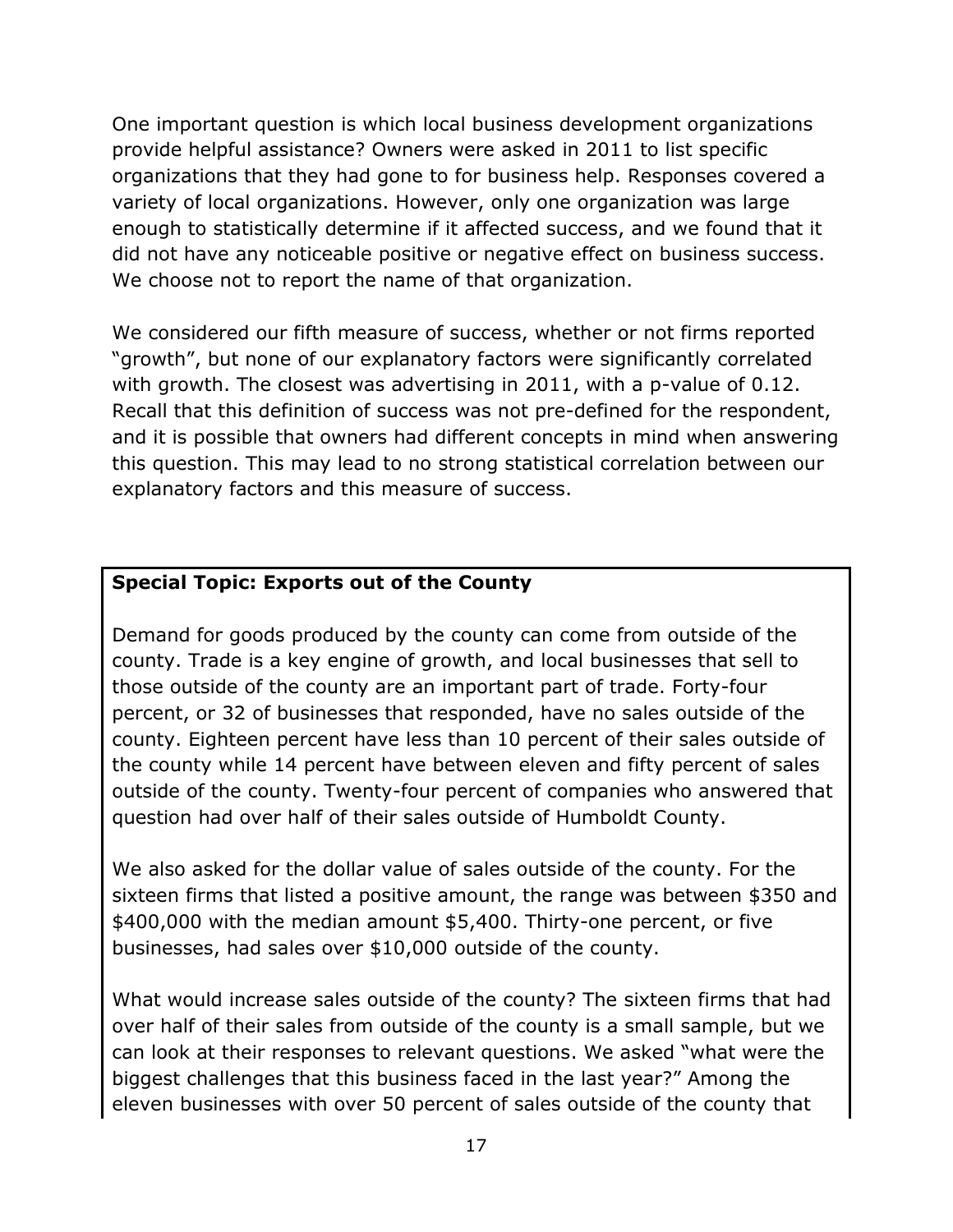answered this question, 4 mentioned cash flow and money issues, 4 mentioned marketing or advertising difficulty, and 2 mentioned production difficulties.

In the 2011 survey the businesses with over 50 percent sales outside of the county answered the question "What were the biggest challenges that you faced in starting this business?" The most common responses were difficulty in learning the industry or business, trouble advertising, and a lack of time after working in another job.

Over the past year, the 13 businesses with over fifty percent sales outside of the county sought business advice from a variety of sources, with friends, family, and the Internet being the three most cited sources. Other business owners and business development agencies were used sometimes, and one person sought advice from Humboldt State University.

Finally, we asked why they think their business has grown or declined over the past year. For those who export over 50 percent and who reported a decline, the most common reason given is that they are busy elsewhere and lack time. For those who reported growth, the most common reasons are increased customers from advertising, including word of mouth and online social media.

# <span id="page-17-0"></span>**Future Data Collection**

This report summarizes and analyzes the second year of our Humboldt Entrepreneur Survey. With two years of data, we are able to better determine which factors are associated with the success of new businesses. The findings are specific to our sample of firms and to Humboldt County, but they provide guidance to business development organizations as they focus efforts to aid new businesses. We expect to continue this as an annual survey of the 2010 cohort of entrepreneurs in the future. Data collected over more years will allow us to more precisely pinpoint which factors are associated with business success and will allow business development agencies to better target their support for businesses.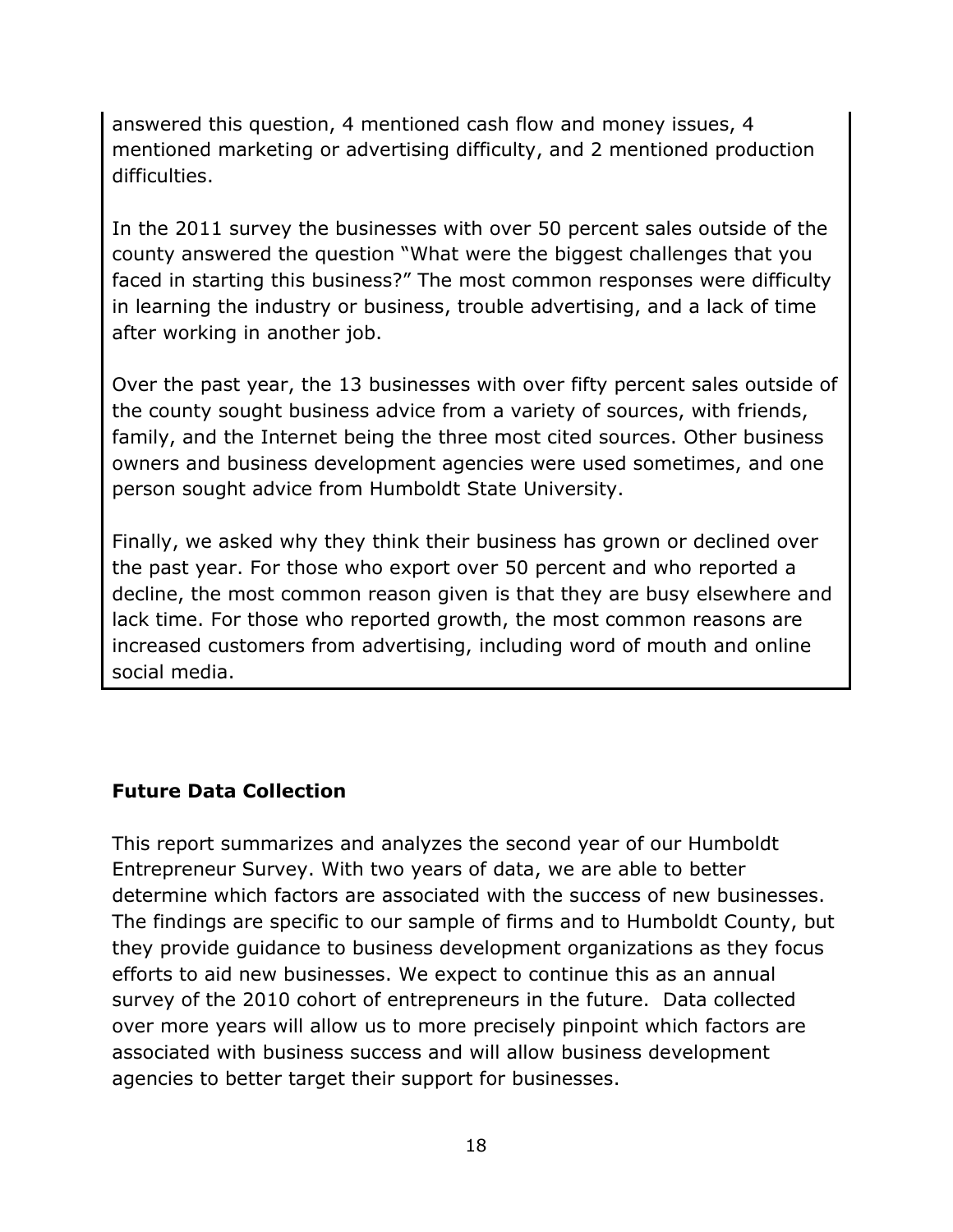# <span id="page-18-0"></span>**Appendix: Survey Questions**

| 1. If your business has closed, then why?                                           |                                                                                                   |  |  |
|-------------------------------------------------------------------------------------|---------------------------------------------------------------------------------------------------|--|--|
| 2. How many people own this business?                                               |                                                                                                   |  |  |
| 3. How did you fund the START-UP of your business? (Check all that apply)           |                                                                                                   |  |  |
| □ Bank Business Loan                                                                | $\Box$ Family and/or Friends                                                                      |  |  |
| □ Personal Loan                                                                     | □ Credit Card                                                                                     |  |  |
| □ Economic Development Agency □ Personal Savings                                    |                                                                                                   |  |  |
| □ Home Equity                                                                       | □ Other _____________________________                                                             |  |  |
| 4. Not including owners, how many people work for your business? People             |                                                                                                   |  |  |
|                                                                                     | 5. How has the number of employees changed since one year ago? (Check one and fill in the         |  |  |
| blank)                                                                              |                                                                                                   |  |  |
| □ Increased by _________ employees                                                  |                                                                                                   |  |  |
| Decreased by __________ employees                                                   |                                                                                                   |  |  |
| $\Box$ No change in the number of employees                                         |                                                                                                   |  |  |
| 6. How many employees were replaced in the last year? ____________ People           |                                                                                                   |  |  |
|                                                                                     | 7. Over the past three months, did the average employee compensation that you pay rise,           |  |  |
| stay the same, or fall?                                                             |                                                                                                   |  |  |
| $\Box$ Rise                                                                         | $\Box$ Stay the same<br>$\square$ Fall                                                            |  |  |
|                                                                                     | 8. Did this business open another branch or store or did it expand facilities over the last year? |  |  |
| $\square$ Yes                                                                       | $\Box$ No                                                                                         |  |  |
| 9. Did you open a new business, other than this one, over the last year?            |                                                                                                   |  |  |
| $\square$ Yes                                                                       | $\square$ No                                                                                      |  |  |
| 10. Did you advertise in the last year?                                             |                                                                                                   |  |  |
| $\Box$ Yes                                                                          | $\Box$ No                                                                                         |  |  |
|                                                                                     | 11. Did you trade goods or services with any other businesses in the last year (no money          |  |  |
| exchanged)?                                                                         |                                                                                                   |  |  |
| □ Yes                                                                               | $\Box$ No                                                                                         |  |  |
| 12. Are you a member of any business networking groups?                             |                                                                                                   |  |  |
| $\square$ Yes                                                                       | $\Box$ No                                                                                         |  |  |
|                                                                                     | 13. List organizations or groups in your community that you belong to or went to for business     |  |  |
|                                                                                     | help in the last year (such as business development organizations, government agencies,           |  |  |
| service clubs, social groups, etc.)                                                 |                                                                                                   |  |  |
| 14. Which, if any, forms of assistance did you received from a business development |                                                                                                   |  |  |
| organization in the last year?                                                      |                                                                                                   |  |  |
| □ Technical assistance                                                              | □ Hiring or Human Resources Support                                                               |  |  |
| $\Box$ Writing business plan                                                        | □ Accounting or bookkeeping                                                                       |  |  |
| $\Box$ Loan and Financing Counseling                                                | □ Tax assistance                                                                                  |  |  |
|                                                                                     |                                                                                                   |  |  |